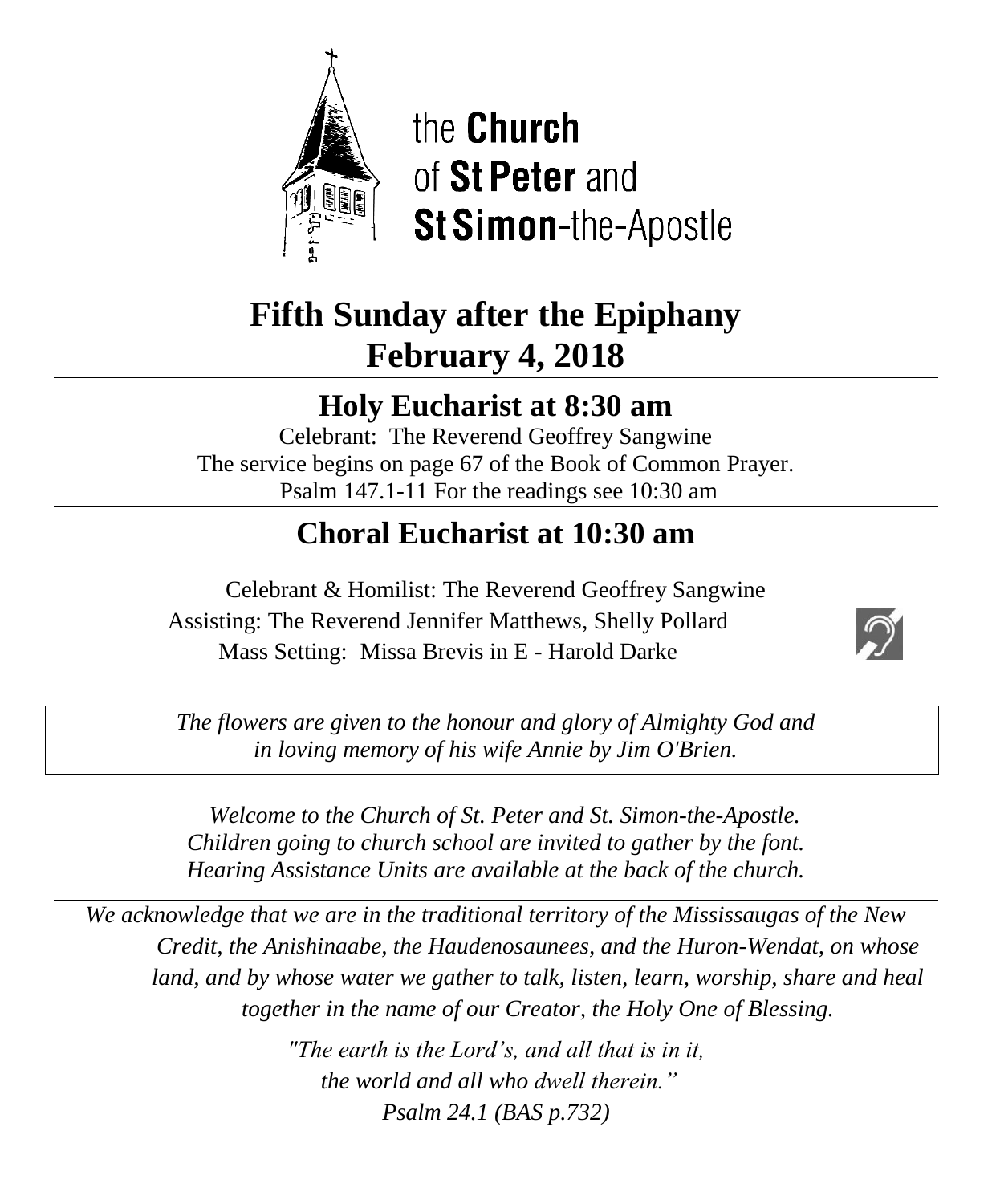## **Gathering of the Community**

**Hymn 306** *O for a thousand tongues to sing* **RICHMOND** *Celebrant* The grace of our Lord Jesus Christ, and the love of God, and the fellowship of the Holy Spirit, be with you all. *All* **And with thy spirit.** *Celebrant* Almighty God, *All* **unto whom all hearts be open, all desires known, and from whom no secrets are hid: cleanse the thoughts of our hearts by the inspiration of thy Holy Spirit, that we may perfectly love thee, and worthily magnify thy holy name; through Christ our Lord. Amen.** *Celebrant* Our Lord Jesus Christ said: hear, O Israel, the Lord our God is one Lord; and thou shalt love the Lord thy God with all thy heart, and with all thy soul, and with all thy mind, and with all thy strength. This is the first and great commandment. And the second is like unto it: thou shalt love thy neighbour as thyself. On these two commandments hang all the law and the prophets. *All* **Lord have mercy upon us, and write both these thy laws** CP 677 **in our hearts, we beseech thee. Kyrie** *Choir* Lord, have mercy upon us. Christ, have mercy upon us. Lord, have mercy upon us. **Gloria** MERBECKE *Celebrant* Glory be to God on high, *All* **and in earth peace, good will towards men. We praise thee, we bless thee, we worship thee, we glorify thee, we give thanks to thee for thy great glory, O Lord God, heavenly king, God the Father almighty. O Lord, the only-begotten Son, Jesus Christ; O Lord God, Lamb of God, Son of the Father, that takest away the sin of the world, have mercy upon us. Thou that takest away the sin of the world, receive our prayer. Thou that sittest at the right hand of God the Father, have mercy upon us. For thou only art holy; thou only art the Lord; thou only, O Christ, with the Holy Ghost, art most high in the glory of God the Father. Amen.**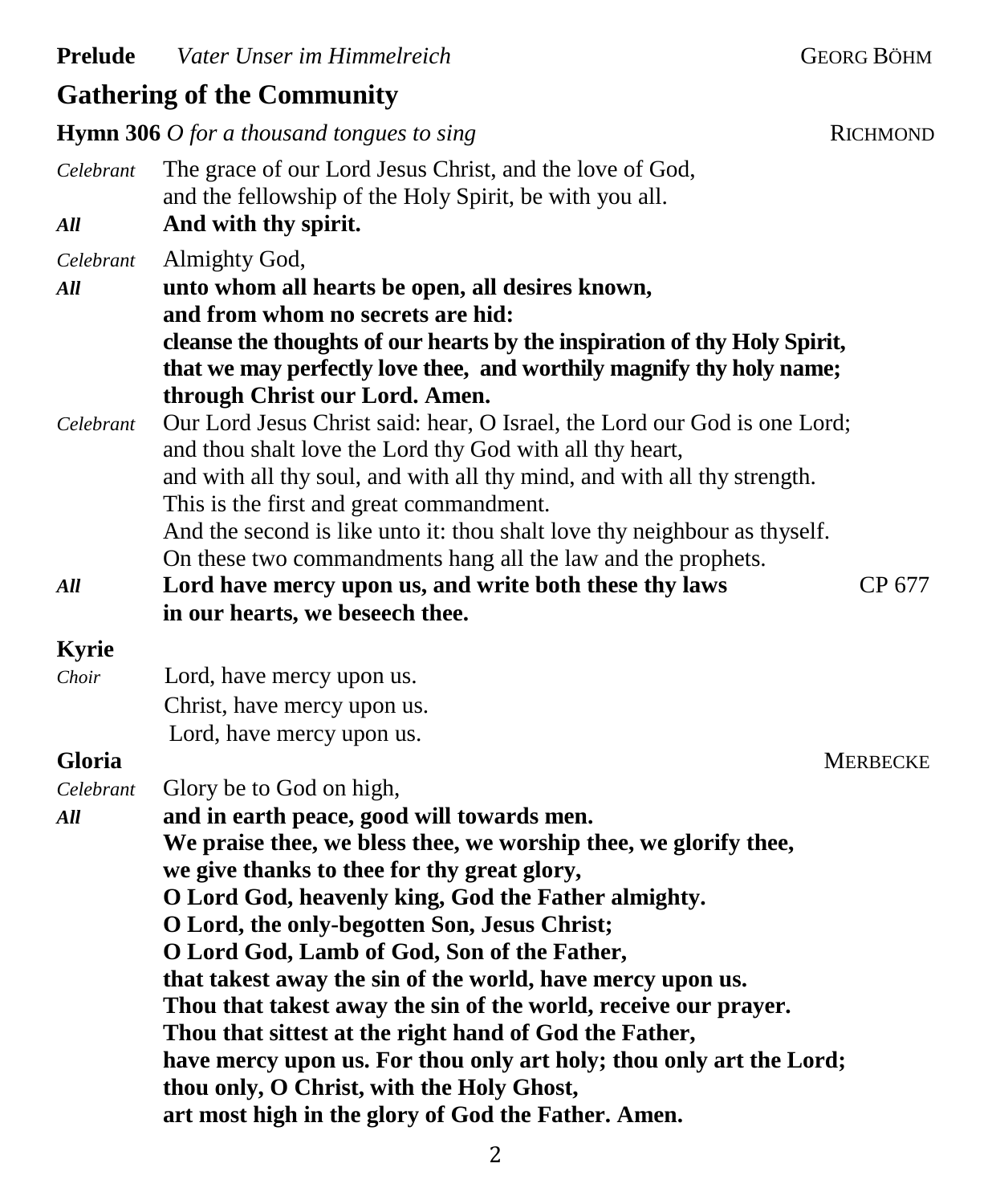### **Collect of the Day**

*Celebrant* Merciful Lord, grant to your faithful people pardon and peace, that we may be cleansed from all our sins and serve you with a quiet mind; through Jesus Christ our Lord, who is alive and reigns with you and the Holy Spirit, one God, now and for ever. **Amen.**

## **Proclamation of the Word**

### **Old Testament Lesson** *Isaiah 40.21–31 Read by Kevin Sinclair*

*Reader* The Old Testament Lesson is written in the 40<sup>th</sup> chapter of the book of Isaiah. beginning at the  $21<sup>st</sup>$  verse.

Have you not known? Have you not heard? Has it not been told you from the beginning? Have you not understood from the foundations of the earth? It is he who sits above the circle of the earth, and its inhabitants are like grasshoppers; who stretches out the heavens like a curtain, and spreads them like a tent to live in; who brings princes to naught, and makes the rulers of the earth as nothing. Scarcely are they planted, scarcely sown, scarcely has their stem taken root in the earth, when he blows upon them, and they wither, and the tempest carries them off like stubble. To whom then will you compare me, or who is my equal? says the Holy One. Lift up your eyes on high and see: Who created these? He who brings out their host and numbers them, calling them all by name; because he is great in strength, mighty in power, not one is missing. Why do you say, O Jacob, and speak, O Israel, 'My way is hidden from the Lord, and my right is disregarded by my God'? Have you not known? Have you not heard? The Lord is the everlasting God, the Creator of the ends of the earth. He does not faint or grow weary; his understanding is unsearchable. He gives power to the faint, and strengthens the powerless. Even youths will faint and be weary, and the young will fall exhausted; but those who wait for the Lord shall renew their strength, they shall mount up with wings like eagles, they shall run and not be weary, they shall walk and not faint.

*Reader* The word of the Lord. *All* **Thanks be to God.**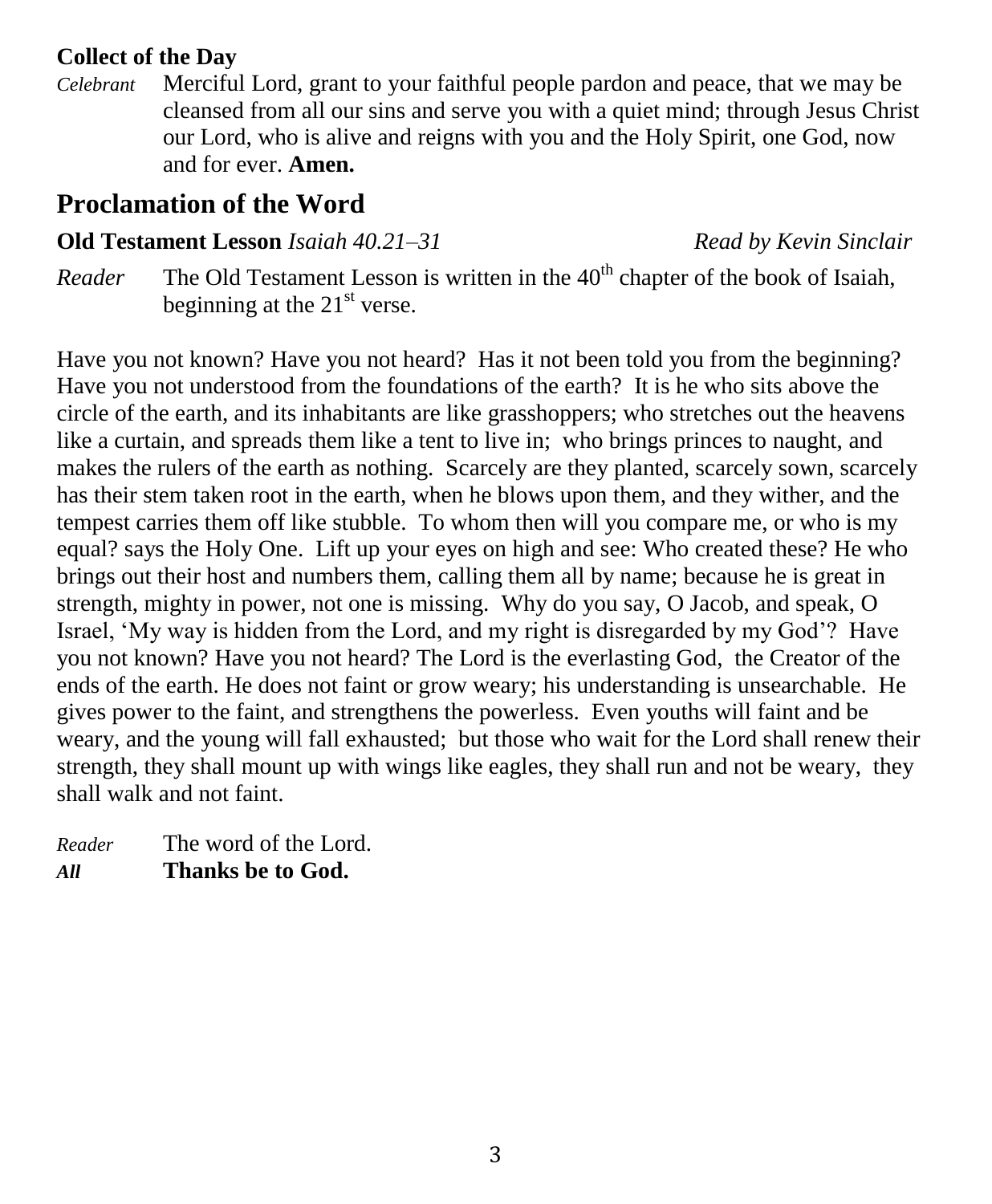**Psalm 147.1-11** *Sung by all. Please remain seated.*



1 O praise the Lord, for it is a good thing to sing praises ' unto our ' God: / yea, a joyful and pleasant 'thing it' is  $\cdot$  to be 'thankful. 2 The Lord doth build ' up Je'rusalem, / and gather to'gether the ' outcasts of ' Israel. 3 He healeth those that are ' broken in ' heart, / and ' bindeth ' up their ' wounds. 4 He telleth the ' number · of the ' stars, / and  $'$  calleth them  $'$  all  $\cdot$  by their  $'$  names. 5 Great is our Lord, and ' great is · his ' power: / yea ' and his ' wisdom is ' infinite. 6 The Lord setteth ' up the ' meek, / and bringeth the un'godly ' down  $\cdot$  to the ' ground. 7 O sing unto the ' Lord with ' thanksgiving: / sing praises upon the ' harp ' unto our ' God; 8 Who covereth the heaven with clouds, and prepareth ' rain · for the ' earth, / and maketh grass to grow upon the mountains, and ' herb · for the ' use of ' men; 9 Who giveth fodder ' unto the ' cattle, / and feedeth the young ' ravens that ' call up'on him. 10 He hath no pleasure in the 'strength  $\cdot$  of an 'horse, / neither delighteth ' he in ' any man's ' legs. 2nd 11 But the Lord's delight is in ' them that ' fear him, / and ' put their ' trust  $\cdot$  in his ' mercy.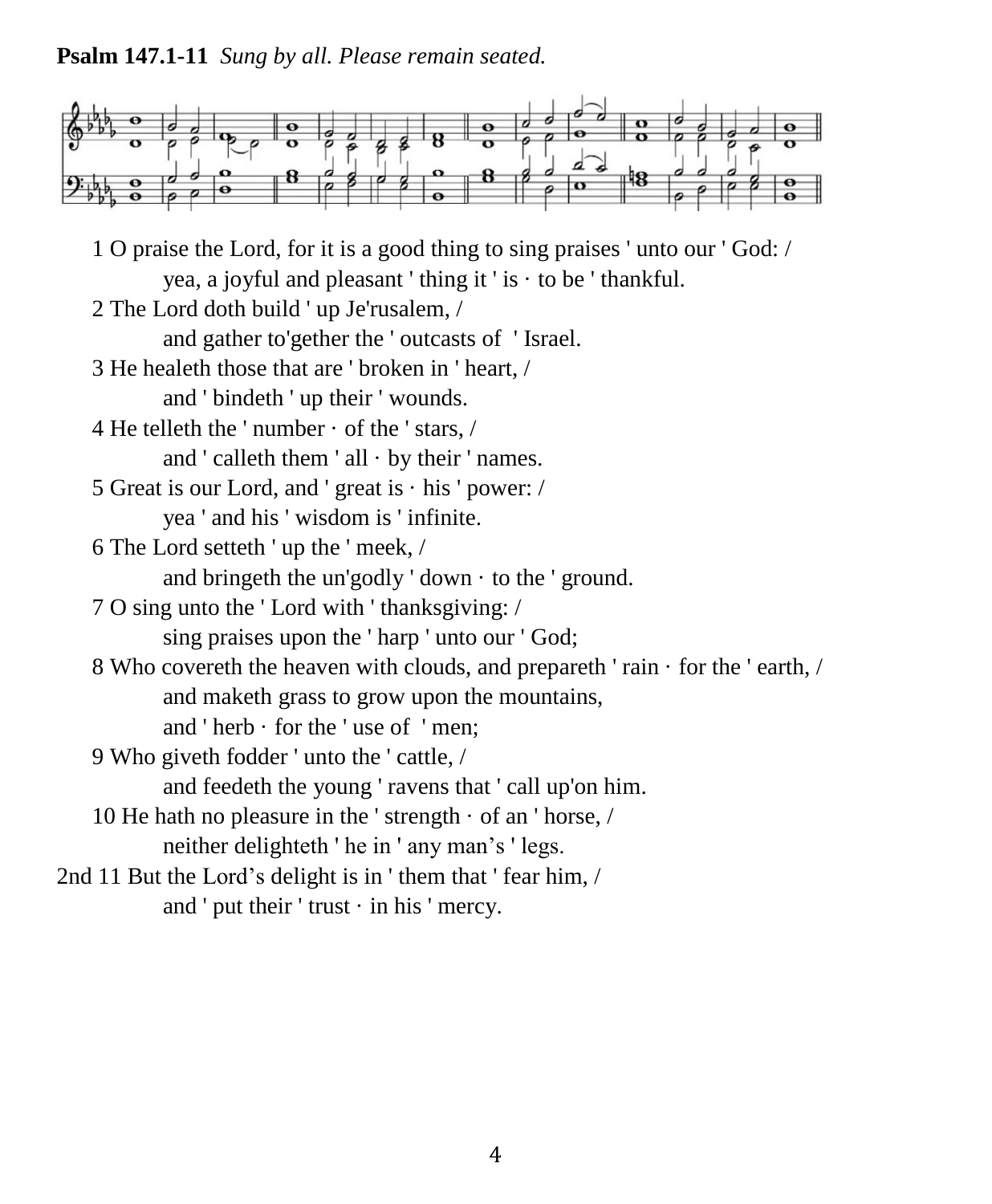**Epistle** *1 Corinthians 9.16–23 Read by Marie Samuels-Isaac*

*Reader* The Epistle is written in the 9<sup>th</sup> chapter of 1<sup>st</sup> letter to the Corinthians beginning at the  $16^{th}$  verse.

If I proclaim the gospel, this gives me no ground for boasting, for an obligation is laid on me, and woe betide me if I do not proclaim the gospel! For if I do this of my own will, I have a reward; but if not of my own will, I am entrusted with a commission. What then is my reward? Just this: that in my proclamation I may make the gospel free of charge, so as not to make full use of my rights in the gospel. For though I am free with respect to all, I have made myself a slave to all, so that I might win more of them. To the Jews I became as a Jew, in order to win Jews. To those under the law I became as one under the law (though I myself am not under the law) so that I might win those under the law. To those outside the law I became as one outside the law (though I am not free from God's law but am under Christ's law) so that I might win those outside the law. To the weak I became weak, so that I might win the weak. I have become all things to all people, so that I might by any means save some. I do it all for the sake of the gospel, so that I may share in its blessings.

*Reader* The word of the Lord. *All* **Thanks be to God.**



*Cantor* Anyone who serves me must follow me, says the Lord, and where I am, there shall my servant be also.

*John 12.26*

| <b>Gospel</b> | Mark 1.29–39                                                                         |
|---------------|--------------------------------------------------------------------------------------|
| Gospeller     | The Lord be with you.                                                                |
| All           | And with thy spirit.                                                                 |
| Gospeller     | The Holy Gospel is written in the 1 <sup>st</sup> chapter of the Gospel according to |
|               | St. Mark, beginning at the 29 <sup>th</sup> verse.                                   |
| All           | Glory be to thee, O Lord.                                                            |

As soon as they left the synagogue, they entered the house of Simon and Andrew, with James and John. Now Simon's mother-in-law was in bed with a fever, and they told him about her at once. He came and took her by the hand and lifted her up. Then the fever left her, and she began to serve them. That evening, at sunset, they brought to him all who were sick or possessed with demons. And the whole city was gathered around the door. And he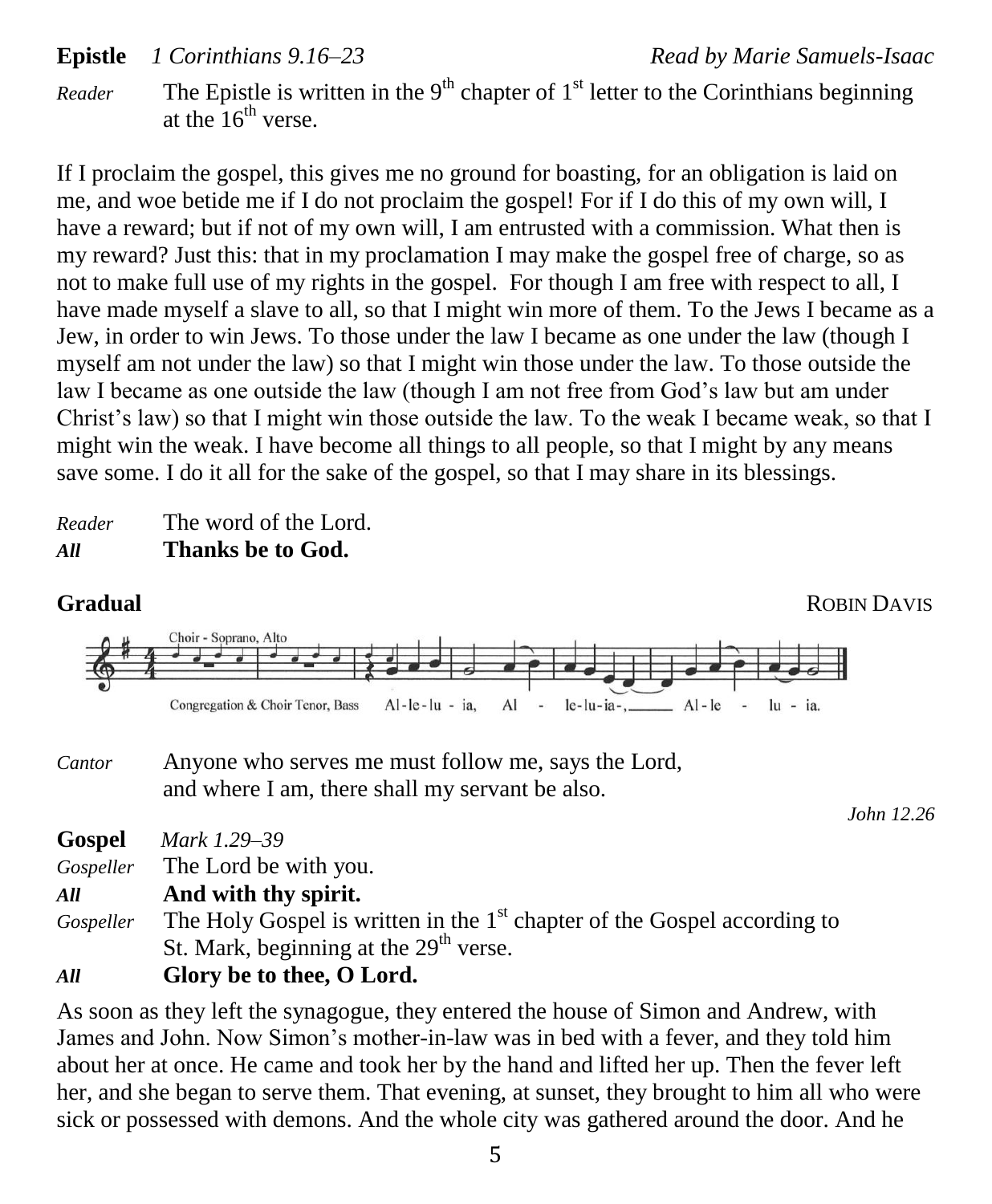cured many who were sick with various diseases, and cast out many demons; and he would not permit the demons to speak, because they knew him. In the morning, while it was still very dark, he got up and went out to a deserted place, and there he prayed. And Simon and his companions hunted for him. When they found him, they said to him, 'Everyone is searching for you.' He answered, 'Let us go on to the neighbouring towns, so that I may proclaim the message there also; for that is what I came out to do.' And he went throughout Galilee, proclaiming the message in their synagogues and casting out demons.

*Gospeller* The Gospel of Christ.

*All* **Praise be to thee, O Christ.**

### **Homily**

### **Nicene Creed**

*Celebrant* I believe in one God,

*All* **the Father almighty, maker of heaven and earth, and of all things visible and invisible; and in one Lord Jesus Christ, the only-begotten Son of God, begotten of the Father before all worlds, God, of God; Light, of Light; very God, of very God; begotten, not made; being of one substance with the Father; through whom all things were made: who for us and for our salvation came down from heaven, and was incarnate by the Holy Ghost of the Virgin Mary, and was made man, and was crucified also for us under Pontius Pilate. He suffered and was buried, and the third day he rose again, according to the scriptures, and ascended into heaven, and sitteth on the right hand of the Father. And he shall come again with glory to judge both the quick and the dead: whose kingdom shall have no end. And I believe in the Holy Ghost, the Lord, the giver of life, who proceedeth from the Father and the Son, who with the Father and the Son together is worshipped and glorified, who spake by the prophets. And I believe one, holy, catholic, and apostolic Church. I acknowledge one baptism for the remission of sins. And I look for the resurrection of the dead, and the life of the world to come. Amen.**

**Prayers of the People** *Please kneel or stand, as able. Led by Spencer Higgins*

*Response* Lord, in your mercy… **Hear our prayer**

### **Confession and Absolution**

*Celebrant* Hear what comfortable words our Saviour Christ saith unto all that truly turn to him: Come unto me all that labour and are heavy laden, and I will refresh you.

 *Matthew 11.28*

God so loved the world, that he gave his only-begotten Son, to the end that all that believe in him should not perish, but have eternal life. *John 3.16*

Hear also what Saint Paul saith: This is a true saying, and worthy of all to be received, that Christ Jesus came into the world to save sinners.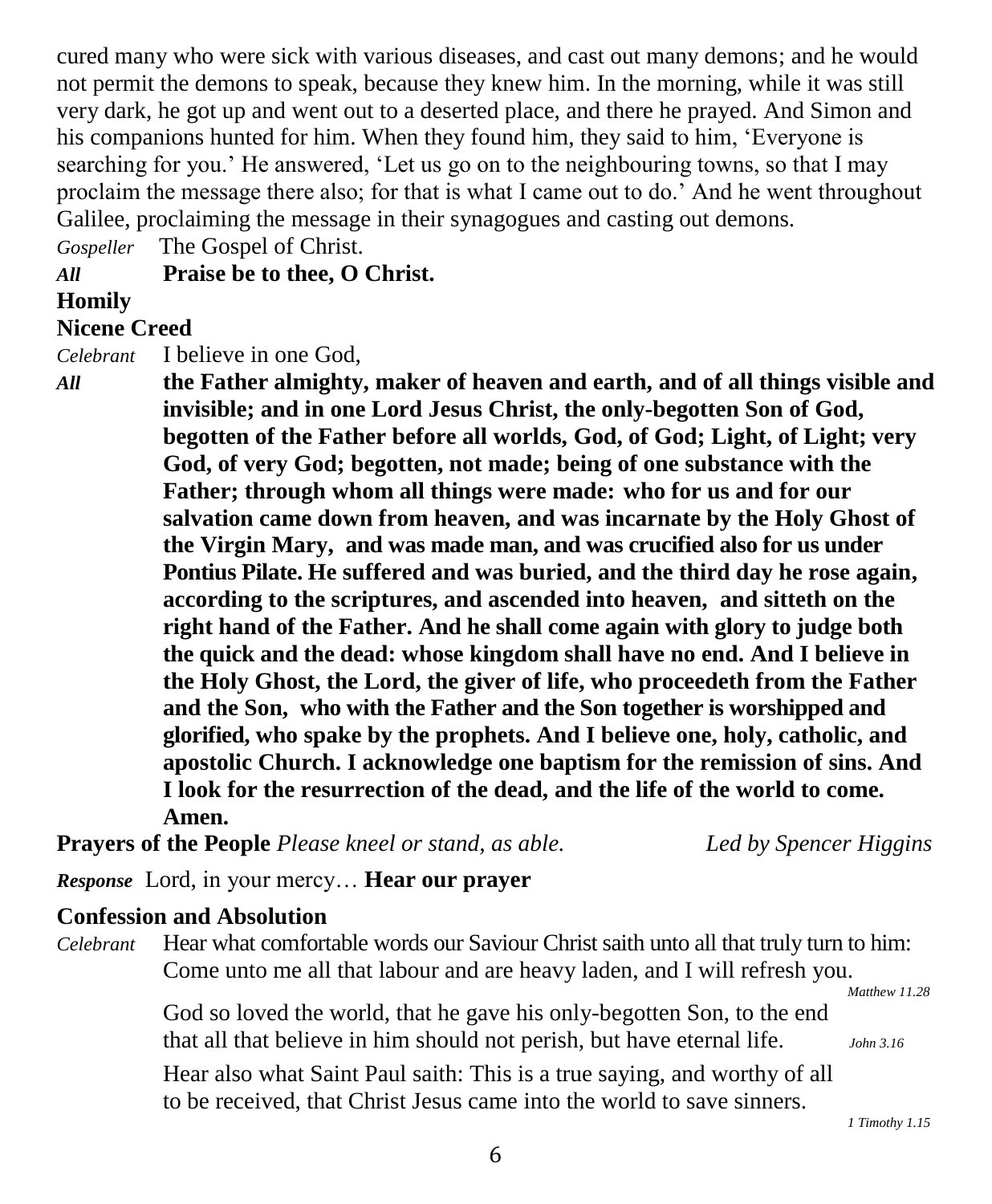Hear also what Saint John saith: If anyone sin, we have an Advocate with the Father, Jesus Christ the righteous; and he is the propitiation for our sins: and not for ours only, but also for the sins of the whole world. *1 John 2.1,2*

*The Celebrant invite the prayer of confession.*

*Silence is kept. Please kneel, as able.*

*Celebrant* Almighty God,

*All* **Father of our Lord Jesus Christ, maker of all things and judge of all people: we acknowledge and confess our manifold sins and wickedness, which we from time to time most grievously have committed, by thought, word and deed, against thy divine majesty. We do earnestly repent, and are heartily sorry for these our misdoings. Have mercy upon us, most merciful Father; for thy Son our Lord Jesus Christ's sake, forgive us all that is past; and grant that we may ever hereafter serve and please thee in newness of life, to the honour and glory of thy name; through Jesus Christ our Lord. Amen.**

*The Absolution is pronounced.*

### **The Peace**

*Celebrant* The peace of the Lord be always with you. *All* **And with thy spirit.**

*We invite you to share a sign of peace with those near you – a handshake, slight bow or other form of greeting. Please respect the wishes of those who prefer not to shake hands.*

# **Celebration of the Eucharist**

**Offertory Hymn 531** *You who dwell in the shelter of the Lord* 

### **Prayer over the Gifts**

*Celebrant* God of compassion and forgiveness, receive our offering this day, and make us one with him who is our peace, Jesus Christ our Saviour. **Amen.**

# **Great Thanksgiving CP 682**

*Celebrant* The Lord be with you.

*All* **And with thy spirit.**

*Celebrant* Lift up your hearts.

- *All* **We lift them up unto the Lord.**
- *Celebrant* Let us give thanks unto our Lord God.
- *All* **It is meet and right so to do.**

*The Celebrant continues with the preface.*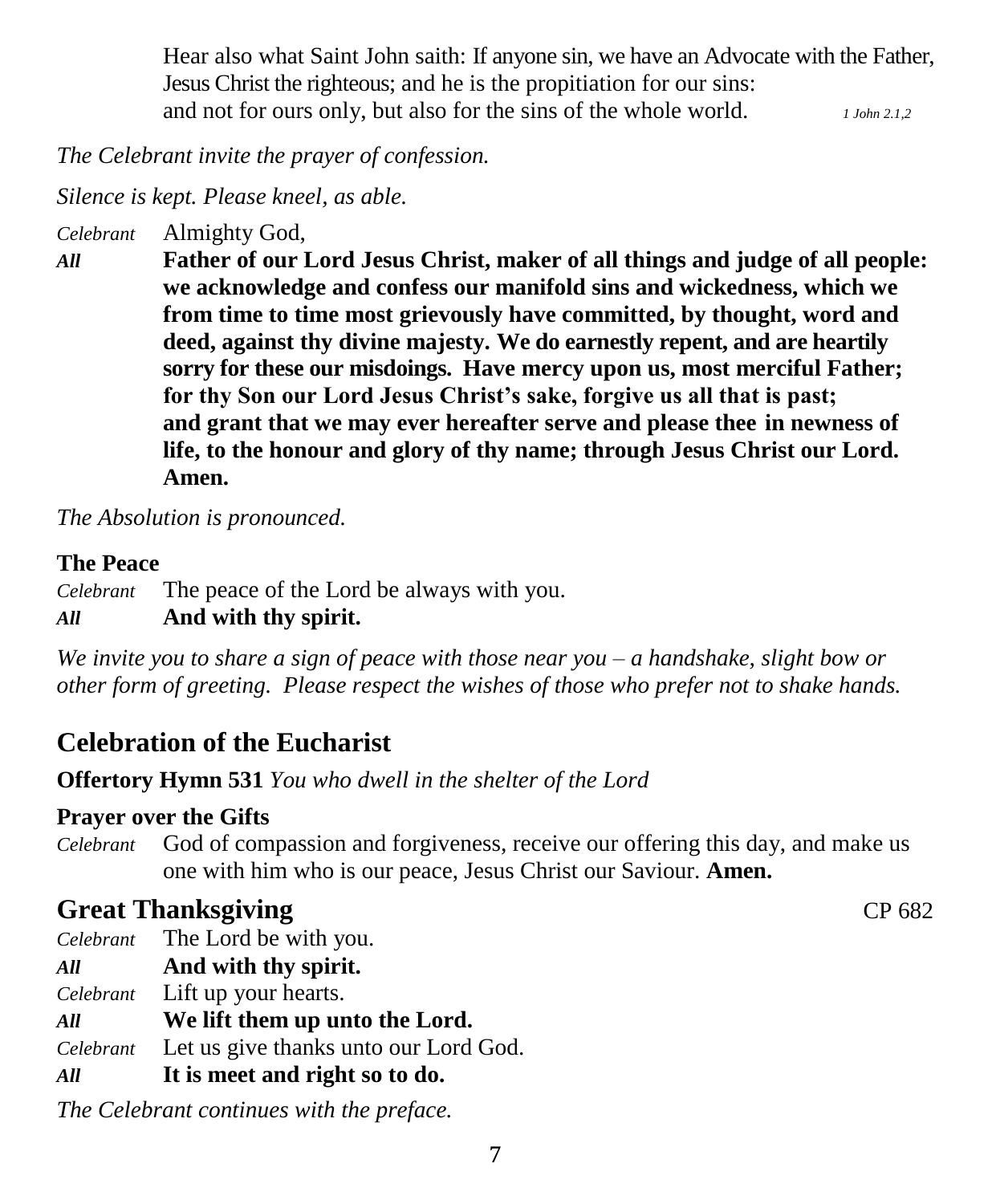- *Choir* Holy, holy, holy, Lord God of Hosts, heaven and earth are full of thy glory. Glory be to thee, O Lord most high. Blessed is he that cometh in the name of the Lord: Hosanna in the highest.
- 
- *Celebrant* Blessing and glory and thanksgiving be unto thee, almighty God, our heavenly Father, who of thy tender mercy didst give thine only Son Jesus Christ to take our nature upon him, and to suffer death upon the cross for our redemption; who made there, by his one oblation of himself once offered, a full, perfect, and sufficient sacrifice, oblation, and satisfaction, for the sins of the whole world; and did institute, and in his holy Gospel command us to continue, a perpetual memorial of that his precious death, until his coming again. Hear us, O merciful Father, we most humbly beseech thee; and grant that we receiving these thy creatures of bread and wine, according to thy Son our Saviour Jesus Christ's holy institution, in remembrance of his death and passion, may be partakers of his most blessed body and blood; who, in the same night that he was betrayed, took bread; and, when he had given thanks, he brake it; and gave it to his disciples, saying, "Take, eat; this is my body which is given for you: do this in remembrance of me." Likewise after supper he took the cup; and when he had given thanks, he gave it to them, saying, "Drink ye all, of this; for this is my blood of the new covenant, which is shed for you and for many for the remission of sins: Do this, as oft as ye shall drink it, in remembrance of me. "Wherefore, O Father, Lord of heaven and earth, we thy humble servants, with all thy holy Church, remembering the precious death of thy beloved Son, his mighty resurrection, and glorious ascension, and looking for his coming again in glory, do make before thee, in this sacrament of the holy bread of eternal life and the cup of everlasting salvation, the memorial which he hath commanded: *All* **We praise thee, we bless thee, we thank thee,**

**and we pray to thee, Lord our God.**

*Celebrant* And we entirely desire thy fatherly goodness mercifully to accept this our sacrifice of praise and thanksgiving, most humbly beseeching thee to grant, that by the merits and death of thy Son Jesus Christ, and through faith in his blood, we and all thy whole Church may obtain remission of our sins, and all other benefits of his passion; and we pray that by the power of thy Holy Spirit, all we who are partakers of this holy communion may be fulfilled with thy grace and heavenly benediction; through Jesus Christ our Lord, by whom and with whom, in the unity of the Holy Spirit, all honour and glory be unto thee, O Father Almighty, world without end. **Amen.**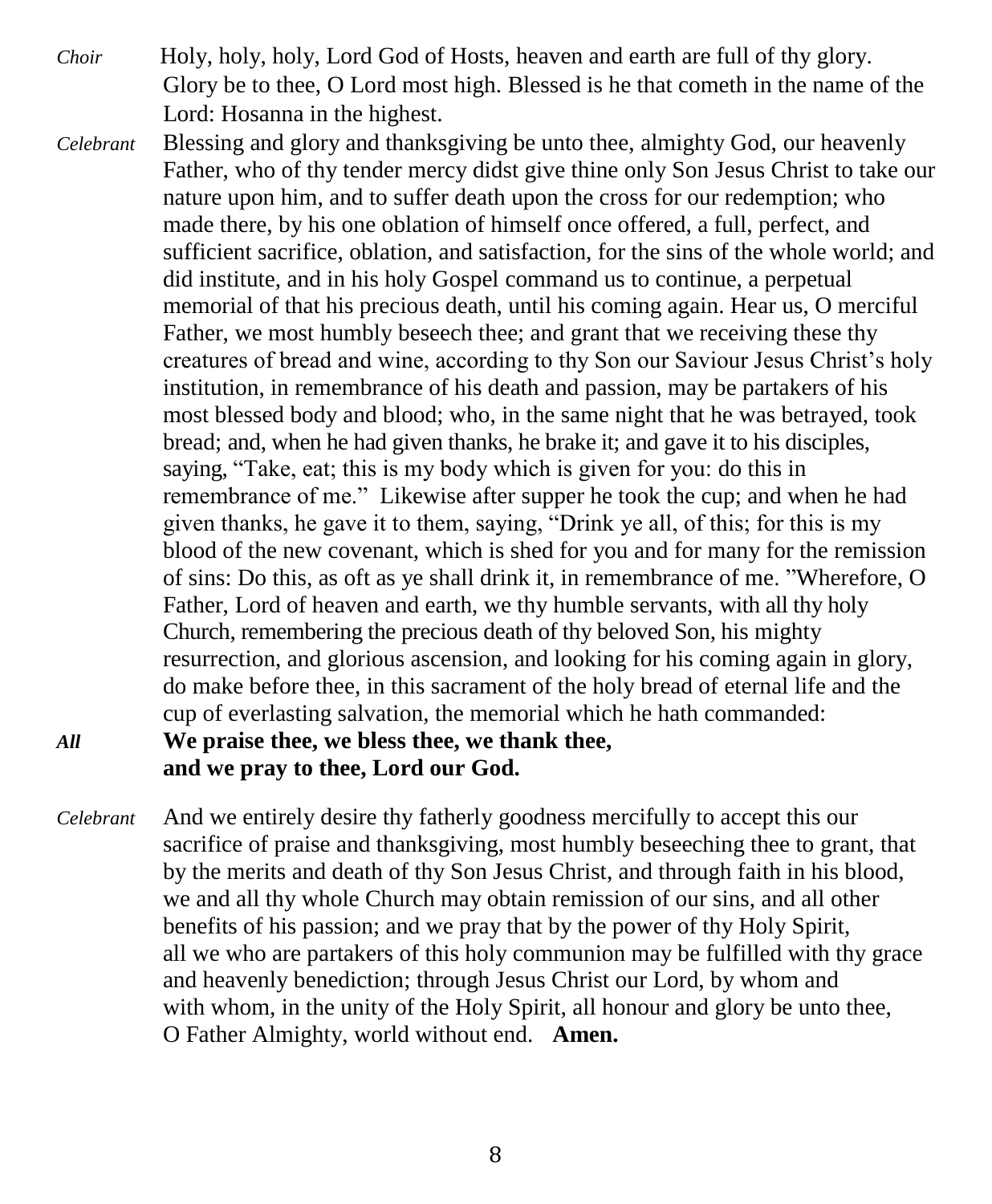

### **Breaking of the Bread**

*Celebrant* Christ our Passover has been sacrificed for us;

*All* **therefore let us keep the feast.**

*Celebrant* The bread which we break is a sharing in the body of Christ.

*All* **We being many are one bread, one body, for we all share in the one bread.**

### **Agnus Dei**

*Choir* O Lamb of God, that takest away the sin of the world, have mercy upon us. O Lamb of God, that takest away the sin of the world, have mercy upon us. O Lamb of God, that takest away the sin of the world, grant us thy peace.

### **Holy Communion**

*All baptized Christians are welcome to receive Communion.*

*Please do not dip the consecrated bread into the wine - Drinking from the chalice is considered safe from the point of view of public health. You are also welcome to receive only the bread, if you prefer. Indicate this by holding your arms crossed over your chest as the chalice passes; this is also a way to receive a blessing rather than communion. Gluten-free communion wafers are available – please let the administering priest know.*

**Hymn 548** *Eye has not seen, ear has not heard*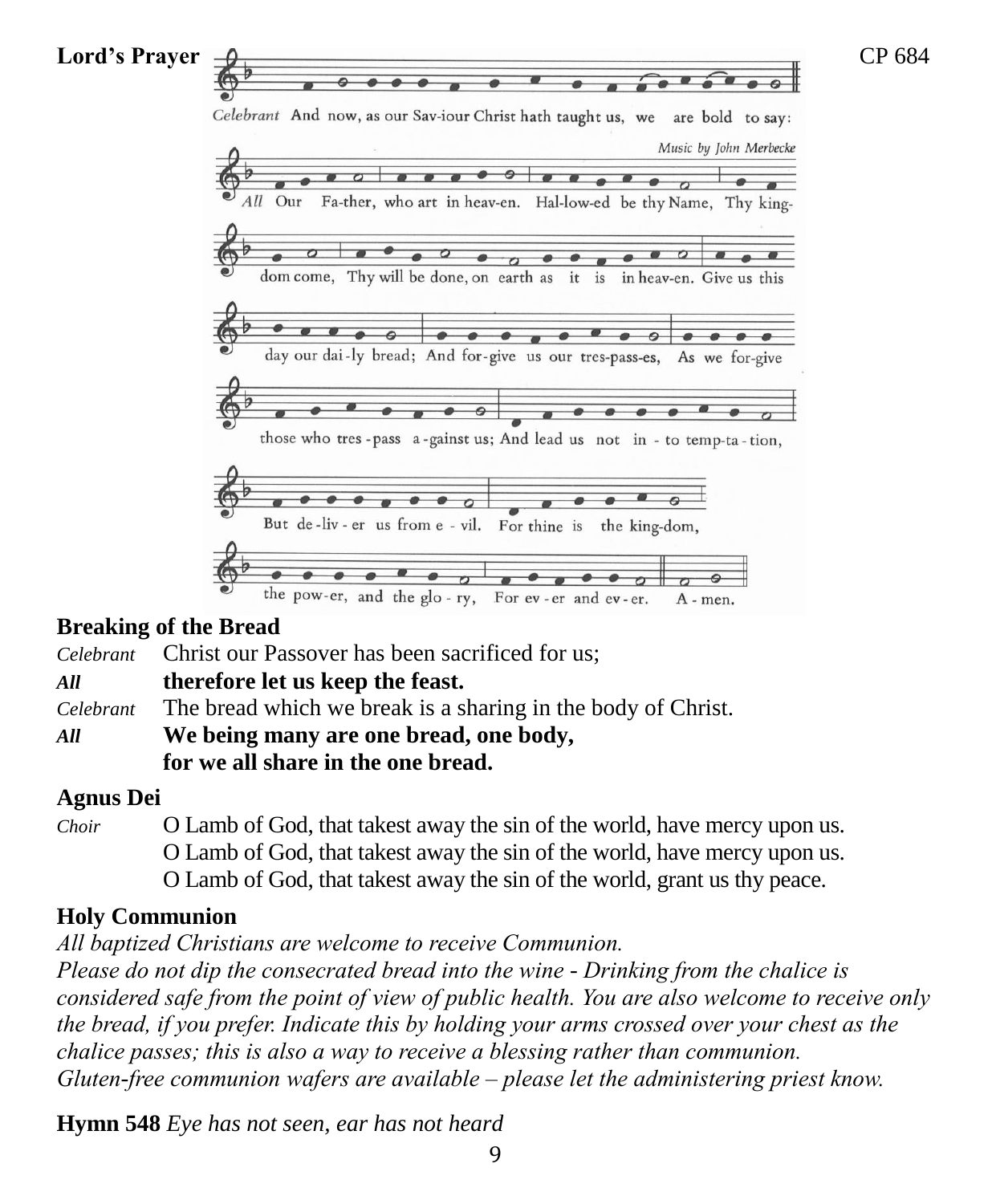#### **Motet** *Steal Away to Jesus* **BRIAN MOLES**

*Refrain: Steal away, steal away, steal away to Jesus! Steal away, steal away home; I ain't got long to stay here.*

*1 My Lord, he calls me; he calls me by the thunder. The trumpet sounds within my soul; I ain't got long to stay here. [Refrain]*

*2 Green trees are bending; poor sinners stand a trembling. The trumpet sounds within my soul; I ain't got long to stay here. [Refrain]*

*3 My Lord, he calls me; he calls me by the lightning. The trumpet sounds within my soul; I ain't got long to stay here. [Refrain]*

### **Prayer after Communion** *Please stand.*

*Celebrant* Eternal God, in you we find peace beyond all telling. May we who share in this heavenly banquet be instruments of your peace on earth, in the name of Jesus Christ the Lord. **Amen.**

#### **Doxology**

*Celebrant* Glory to God,

*All* **whose power, working in us, can do infinitely more than we can ask or imagine. Glory to God from generation to generation, in the Church and in Christ Jesus, for ever and ever. Amen.**

### **Blessing**

**Announcements** *Please be seated.*

**Hymn 393** *Immortal, invisible* ST. DENIO

#### **Dismissal**

- *Celebrant* Go in peace to love and serve the Lord. Alleluia.
- *All* **Thanks be to God. Alleluia.**

**Postlude** *Fugue #1 on B-A-C-H* ROBERT SCHUMANN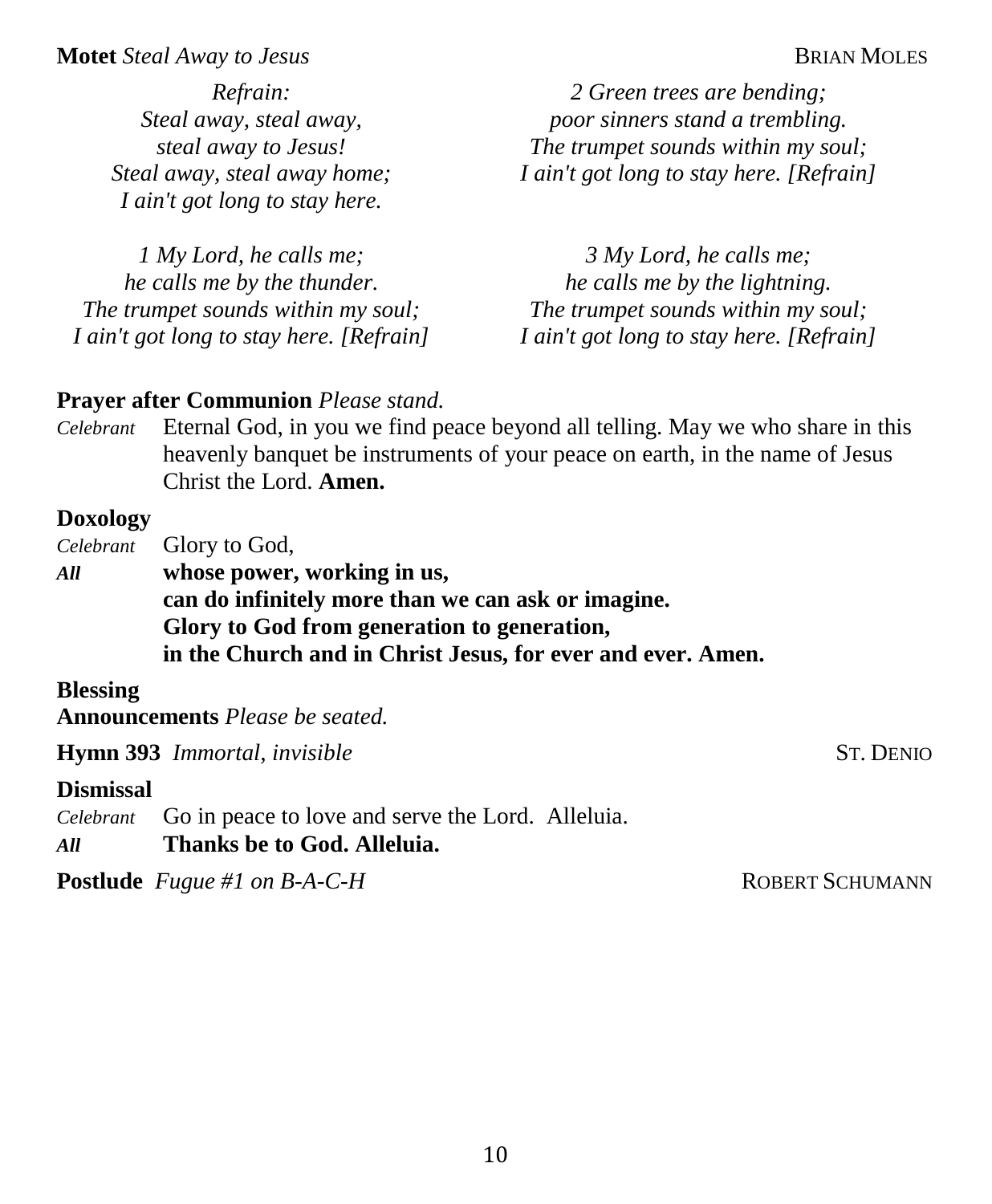**Lay anointers invited to training weekend** A training weekend for lay anointers will be held Feb. 9-11 at St. John's Convent, 233 Cummer Ave., Toronto. A limited number of rooms have been reserved, and commuter registration is also available. Clergy who supervise lay anointers in attendance will be asked to attend a supervision session on Feb. 10. [Register online](https://events.r20.constantcontact.com/register/eventReg?oeidk=a07eeojytsndbbb9b86&oseq=&c=&ch=) or contact the Rev. Jo-Anne Billinger, chair of the Bishop's Committee on Healing, at [j.billinger@rogers.com](mailto:j.billinger@rogers.com) for more information. Space is limited.

### **On Being Christian: Leading To The Waters Of Baptism**

January 25 – March 31 Thursday Nights 5:30-7:30pm Cathedral Centre (65 Church St.)

What is Christianity about and what does it mean to be a Christian? This course is intended as preparation for the Sacrament of Baptism and for Confirmation and Reception into the Anglican Communion. The Catechism class is an open and affirming space (LGBTQ+ friendly). There is no cost for attendance. This course is accessible to people who have no background knowledge of Christianity, or those who want to go deeper in their faith. Expectations: participants will commit to attending meetings, prepare food for one of the meetings, complete their weekly Biblical and Rowan Williams readings, bring their questions to the next meeting, and engage the group. To register contact Lisa Scapillato in the Dean's office at [lscapillato@stjamescathedral.ca.](mailto:lscapilatto@stjamescathedral.ca)

**Anglican 101** Learn about the History, Music, and Worship of the Anglican Church of Canada. Newcomers will find the series an engaging introduction to Anglicanism. It will also serve as an opportunity to make a connection with the clergy and build community with other new members of the faith. Not-so-newcomers are also welcome to attend and discover more about the practices and traditions of their faith. Each lecture is lead by a member of the Cathedral team.

Mondays 6:00-8:30pm Cathedral Centre (65 Church St.) Monday February 5 "Music" with Director of Music Robert Busiakiewicz Monday February 12 "Worship" with Vicar Louise Peters Please RSVP to Lisa Scapillato in the Dean's office: lscapillato@stjamescathedral.ca